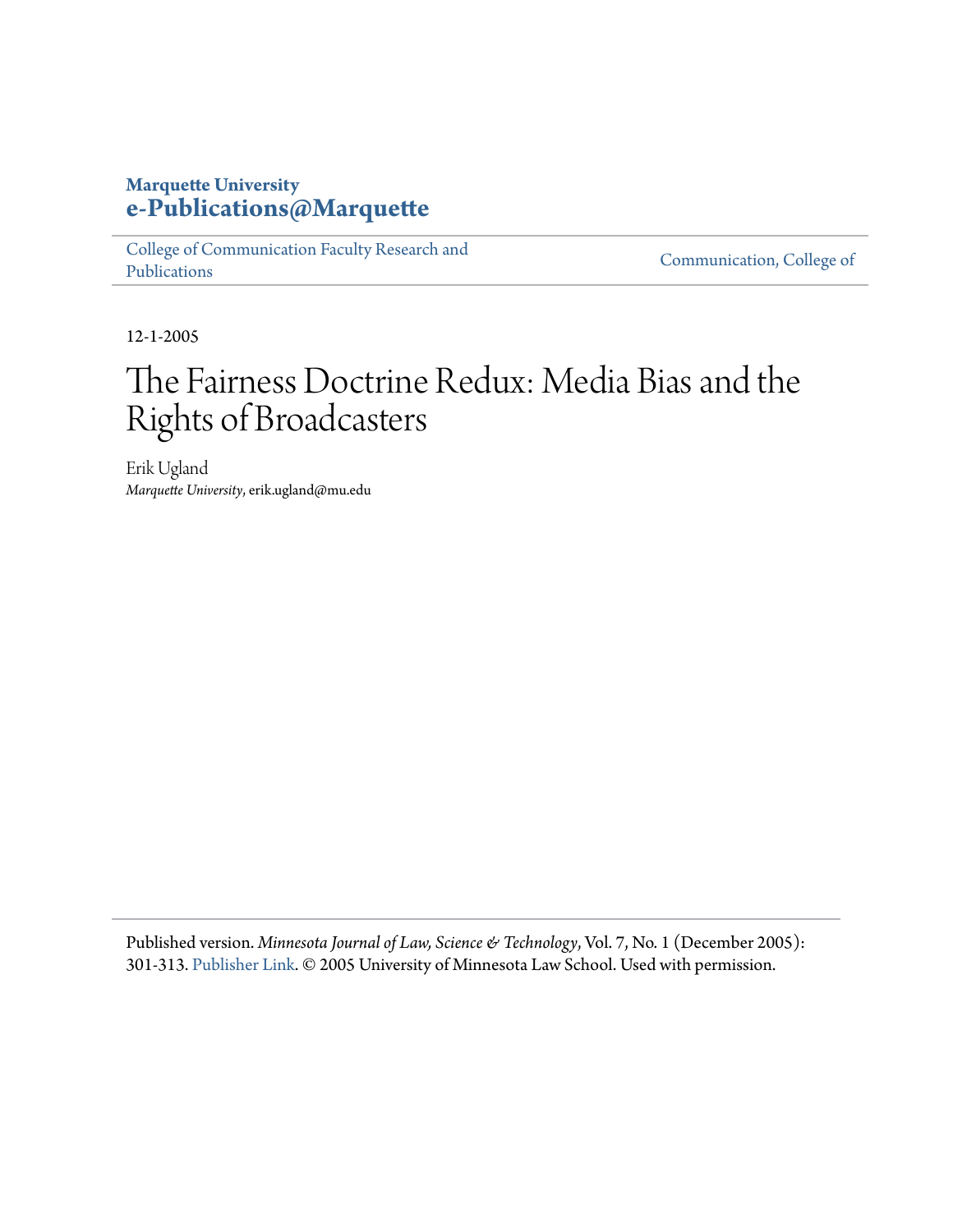# **Recent Developments Recent Developments**

# **The Fairness Doctrine Redux: Media Bias and the The Fairness Doctrine Media Bias the Rights of Broadcasters Rights of Broadcasters**

## **Erik Ugland\* Erik Ugland\***

Despite the ideological chasm that still divides Democrats and Republicans, members of both parties share a common and Republicans, members of parties share a common conviction that the American mass media are biased against conviction that the American mass media are biased against them. While Republicans fulminate about "the liberal press," the sinister agendas of National Public Radio, and the "CBS Evening News," Democrats blast media consolidation, Fox Evening News," Democrats blast media consolidation, Fox News, and the conservative talk-radio juggernaut.1 This kind News, and the conservative talk-radio juggernaut.l This kind of media scapegoating is an enduring and generally harmless of media scapegoating is an enduring and generally harmless feature of American democracy. But when political attacks on feature of American democracy. But when political attacks on the media are coupled with calls for government regulation of the media are coupled with calls for government regulation of media content, it becomes something more than a simple media content, it becomes something more than a simple sideshow. sideshow.

Regulating media content-including news reporting-is precisely what some members of Congress are now proposing as precisely what some members Congress are now proposing as a way to "restore fairness in broadcasting"2 and counteract the a way to "restore fairness in broadcasting"2 and counteract the "proliferation of highly partisan networks, news outlets, and "proliferation of highly partisan networks, news outlets, and ownership groups."<sup>3</sup> The centerpiece of their campaign, featured in two House bills, is the resurrection of the Fairness featured in two House bills, is the resurrection of the Fairness Doctrine-the Federal Communications Commission (FCC) Doctrine-the Federal Communications Commission (FCC) policy that from 1949 to 1987 compelled broadcasters to policy that from 1949 to 1987 compelled broadcasters to

<sup>© 2005</sup> Erik Ugland. © 2005 Erik U gland.

**<sup>\*</sup>** Assistant Professor, J. William and Mary Diederich College of \* Assistant Professor, J. William and Mary Diederich College of Communication, Marquette University. B.A., 1991, University of Minnesota; Communication, Marquette University. B.A., 1991, University of Minnesota; J.D., 1995, University of Minnesota; M.A., 1999, University of Minnesota; J.D., 1995, University of Minnesota; M.A., 1999, University of Minnesota; Ph.D., 2002, University of Minnesota. Ph.D., 2002, University of Minnesota.

<sup>1.</sup> See, e.g., ERIC ALTERMAN, WHAT LIBERAL MEDIA? THE TRUTH ABOUT BIAS IN THE NEWS (2003); BERNARD GOLDBERG, BIAS: A CBS INSIDER EXPOSES HOW THE MEDIA DISTORT THE NEWS (2003). HOW THE MEDIA DISTORT THE NEWS (2003).

<sup>2.</sup> Media Ownership Reform Act, H.R. 3302, 109th Cong. § 2(b)(2) (2005).

<sup>3.</sup> Fairness and Accountability in Broadcasting Act, H.R. 501, 109th 3. Fairness and Accountability in Broadcasting Act, H.R. 501, 109th Cong. § 2(4) (2005).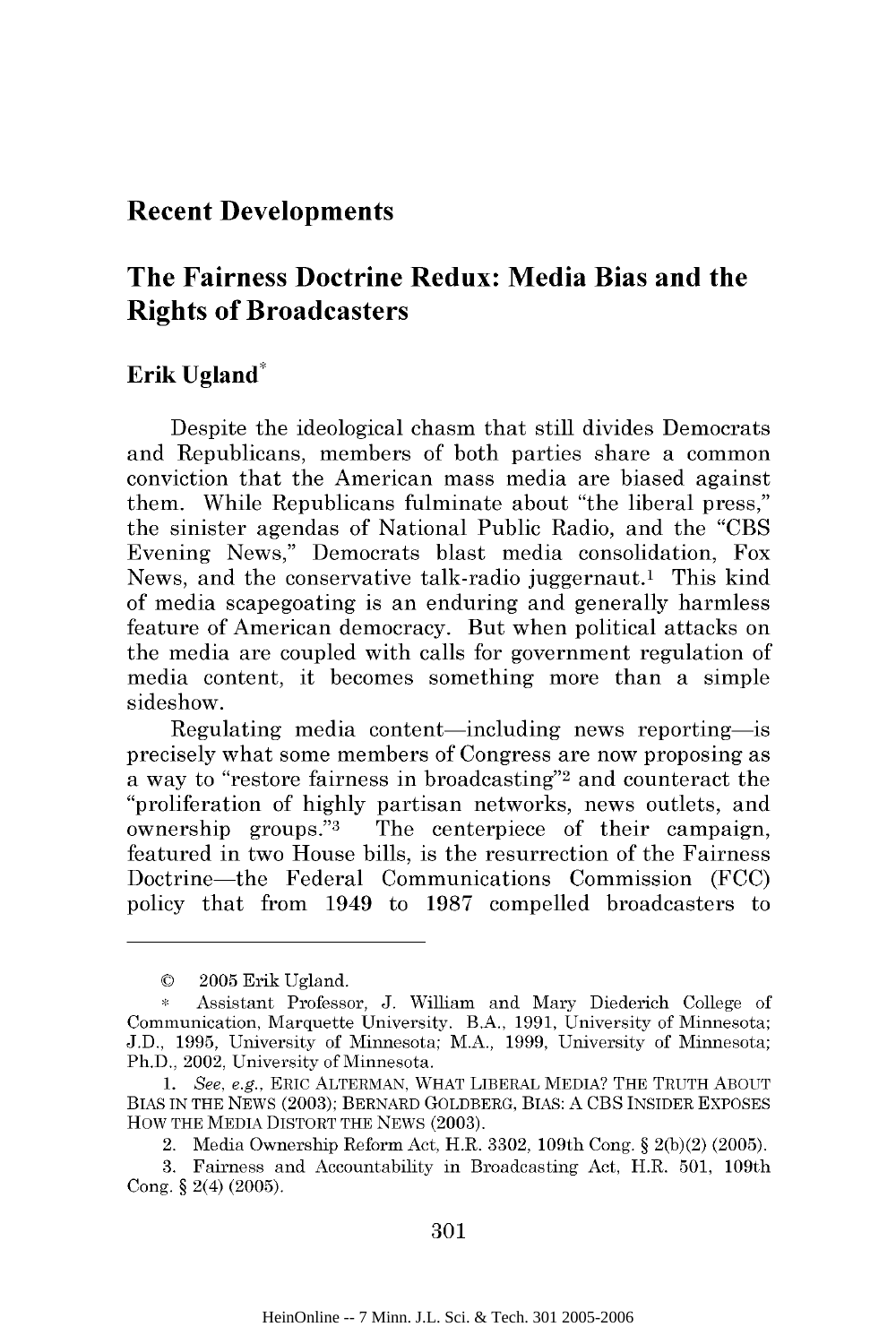address issues of public importance and to air competing points address issues of public importance and to air competing points of view on those issues. The Fairness and Accountability in of view on issues. The Fairness and Accountability in Broadcasting Act, 4 introduced in February **by** Representative Broadcasting Act,4 introduced in February by Representative Louise Slaughter, would restore the Fairness Doctrine<sup>5</sup> as well as the FCC's old "ascertainment" policy,<sup>6</sup> which required broadcasters to elicit feedback from their communities about broadcasters to elicit feedback from their communities about the issues that they should cover.<sup>7</sup> Another House bill, the Media Ownership Reform Act<sup>8</sup> proposed by Representative Maurice Hinchey, would also reinstate the Fairness Doctrine, <sup>9</sup> Maurice Hinchey, would also reinstate the Fairness Doctrine,9 although as just one piece of a broader effort to limit the size although as just one piece of a broader effort to limit the size and influence of media conglomerates. <sup>10</sup> and influence of media conglomerates.lo

Both of these bills are currently in committee, and ideally, Both of these bills are currently in committee, and ideally, that is where they will stay. Although it may be tempting for that is where they will stay. Although it may be tempting for politicians to use their power to reign in perceived enemies, and politicians to use their power to reign in perceived enemies, and although there is a vast, bipartisan constituency of citizen-although there is a vast, bipartisan constituency of citizencritics who would applaud the government's exercise of greater control over the media, it is both impractical and unconstitutional to ask government officials to serve as arbiters unconstitutional to ask government officials to serve as arbiters of ethics in journalism. of ethics journalism.

The old Fairness Doctrine forced the **FCC** to serve that The old Fairness Doctrine forced the FCC to serve that role, and it was an abject policy failure, which is why the

- 8. H.R. 3302, 109th Cong. § 2(b)(2) (2005).
- *9. See id.* § 3(a). *9. See id.* § 3(a).

*<sup>4.</sup> Id. 4. Id.* 

*<sup>5.</sup> See id.* § 2 ("Each broadcast station licensee shall, consistent with the *5. See id.* § 2 ("Each broadcast station licensee shall, consistent with the purposes of this subsection, cover issues of importance to their local communities in a fair manner, taking into account the diverse interests and communities in a fair manner, taking into account the diverse interests and viewpoints in the local community."). viewpoints in the local community.").

*<sup>6.</sup> See id.* ("Each broadcast station licensee shall hold two public *6. See id.* ("Each broadcast station licensee shall hold two public hearings each year in its community of license during the term of each license hearings each year in its community of license during the term of each license to ascertain the needs and interests of the communities they are licensed to to ascertain the needs and interests of the communities they are licensed to serve."). serve.").

<sup>7.</sup> See Primer on Ascertainment of Community Problems by Broadcast Applicants, 27 F.C.C.2d 650 (1971). The FCC freed radio broadcasters of these Applicants, 27 F.C.C.2d 650 (1971). The FCC freed radio broadcasters ofthese requirements in 1981. *See* Deregulation of Radio, 84 F.C.C.2d 968 (1981). It requirements in 1981. *See* Deregulation of Radio, 84 F.C.C.2d 968 (1981). It did the same for television broadcasters in 1984. *See* Revision of did the same for television broadcasters in 1984. *See* Revision of Programming and Commercialization Policies, Ascertainment Requirements, and Program Log Requirements for Commercial Television Stations, 49 Fed. and Program Log Requirements for Commercial Television Stations, 49 Fed. Reg. 33,588 (1984). Reg. 33,588 (1984).

<sup>10.</sup> *See id.* § 4(a) (explaining that the bill would prevent a single company *10. See id.* § 4(a) (explaining that the bill would prevent a single company from owning more than five percent of the nation's full-power radio stations from owning more than five percent of the nation's full-power radio stations and would also impose stronger limits on radio ownership within individual and would also impose stronger limits on radio ownership within individual markets). The bill would also codify many of the FCC's existing limits on markets). The bill would also codify many of the FCC's existing limits on media ownership, thereby thwarting the Commission's recent efforts to relax media ownership, thereby thwarting the Commission's recent efforts to relax those restrictions. *See id. §* 5(c). those restrictions. *See id.* § 5(c).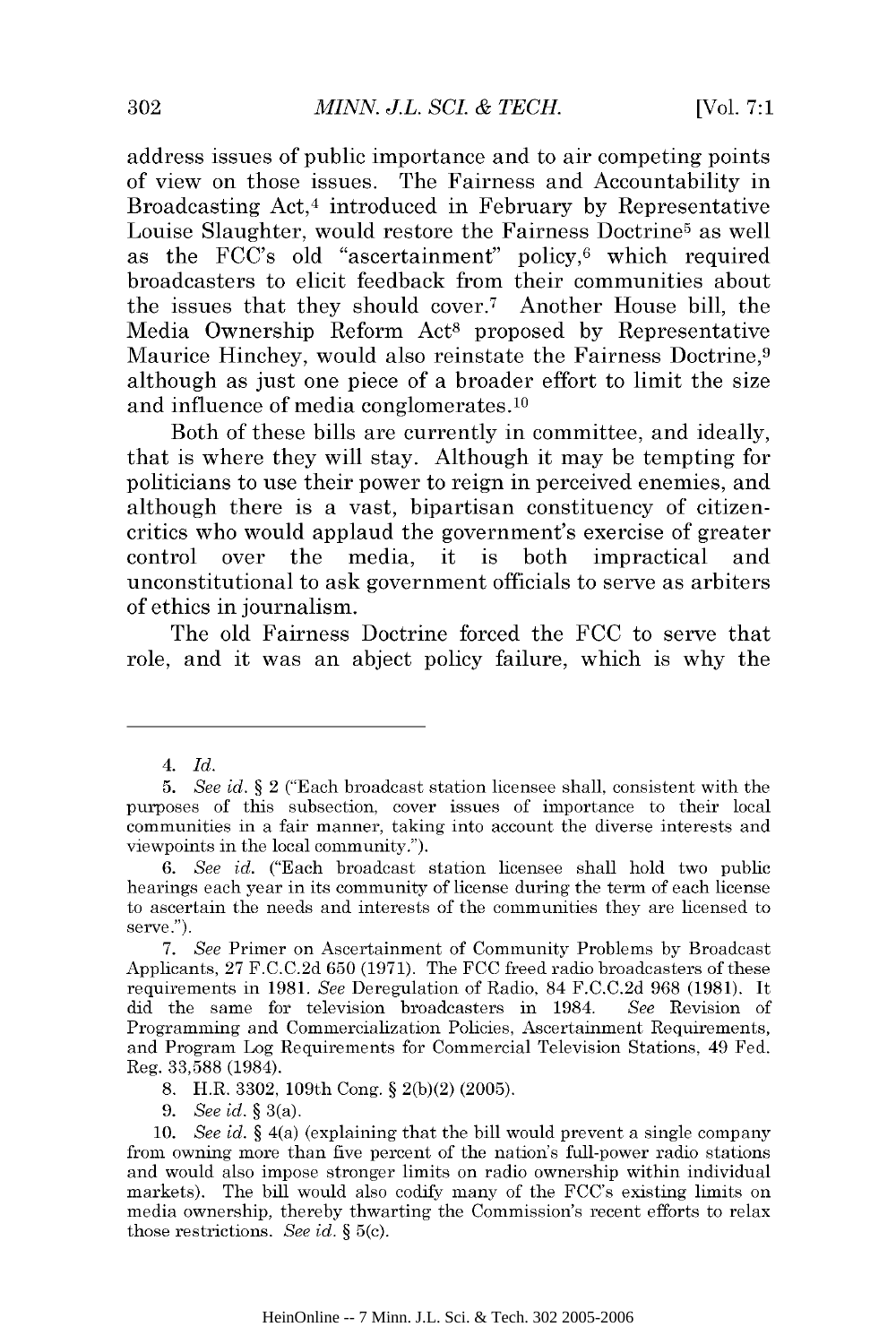Commission abandoned it in **1987.11** As the FCC explained, not Commission abandoned it in 1987.11 As the FCC explained, not only did the Fairness Doctrine permit "excessive and only did the Fairness Doctrine permit "excessive and unnecessary intrusion into the editorial processes of broadcast unnecessary intrusion into the editorial processes of broadcast journalists,"<sup>12</sup> it was also self-defeating. It rewarded broadcasters who eschewed controversial content and imperiled broadcasters who eschewed controversial content and imperiled the licenses of those who did not. The Fairness Doctrine was the licenses of those who did not. The Fairness Doctrine was also irregularly enforced and was occasionally abused by also irregularly enforced and was occasionally abused by politicians seeking to manipulate broadcast content. <sup>13</sup> politicians seeking to manipulate broadcast content.13

Those seeking to establish a new Fairness Doctrine need to Those seeking to establish a new Fairness Doctrine need to acknowledge this unpleasant record, and they need to offer a acknowledge this unpleasant record, and they need to offer a compelling regulatory rationale to justify such a wide-ranging compelling regulatory rationale to justify such a wide-ranging usurpation of First Amendment rights. usurpation of First Amendment rights.

## THE EVOLUTION OF THE FAIRNESS DOCTRINE THE EVOLUTION OF THE FAIRNESS DOCTRINE

The first intimation of a "fairness" obligation on the part of The first intimation of a "fairness" obligation on the part of broadcasters did not come from the FCC, but from its broadcasters did not come from the FCC, but from its predecessor, the Federal Radio Commission (FRC). In 1929, predecessor, the Federal Radio Commission (FRC). **In** 1929, the FRC held that failing to address controversial issues and to present multiple points of view would "not be fair" and "would present multiple points of view would "not be fair" and "would not be good service." 14 The policy remained somewhat formless not be good service."14 The policy remained somewhat formless until 1949 when the FCC outlined more plainly the twin obligations of broadcast licensees: (1) "to provide a reasonable obligations of broadcast licensees: (1) "to provide a reasonable amount of time for the presentation **...** of programs devoted to amount of time for the presentation ... of programs devoted to the discussion and consideration of public issues"<sup>15</sup> (Prong One), and (2) "to encourage and implement the broadcast of all One), and (2) "to encourage and implement the broadcast of all sides of controversial public issues"16 (Prong Two). On several sides of controversial public issues"16 (Prong Two). On several occasions the FCC reexamined and sought to clarify its

**2005]**

<sup>11.</sup> *See Syracuse Peace Council, 2 F.C.C.R. 5043 (1987), <i>reconsideration denied,* 3 F.C.C.R. 2035 (1988), *review denied,* 867 F.2d 654 (D.C. Cir. 1989), *denied,* 3 F.C.C.R. 2035 (1988), *review denied,* 867 F.2d 654 (D.C. Cir. 1989), *cert. denied,* 493 U.S. 1019 (1990). *cert. denied,* 493 U.S. 1019 (1990).

<sup>12.</sup> *Id.* at 5052. *12. Id.* 5052.

<sup>13.</sup> *See* Inquiry into Section 73.1910 of the Commission's Rules and *13. See* Inquiry into Section 73.1910 of the Commission's Rules and Regulations Concerning the General Fairness Doctrine Obligations of Regulations Concerning the General Fairness Doctrine Obligations of Broadcasting Licensees, 102 F.C.C.2d 143, 190-194 (1985) [hereinafter 1985 Broadcasting Licensees, 102 F.C.C.2d 143, 190-194 (1985) [hereinafter 1985 Fairness Report]. Fairness Report].

<sup>14.</sup> *See* Great Lakes Broad. Co., 3 F.R.C. 32, 33 (1929), *aff'd in part, rev'd 14. See* Great Lakes Broad. Co., F.R.C. 32, 33 (1929), *afi'd in part, rev'd in part,* 37 F.2d 993 (D.C. Cir. **1930),** *cert. dismissed,* **281** U.S. 706 **(1930).** The *in part,* 37 F.2d 993 (D.C. Cir. 1930), *cert. dismissed,* 281 U.S. 706 (1930). The Commission declared that the "public interest requires ample play for the free Commission declared that the "public interest requires ample play for the free and fair competition of opposing views, and . . . the principle applies not only and fair competition of opposing views, and ... the principle applies not only to addresses by political candidates but to all discussions of issues of public to addresses by political candidates but to all discussions of issues of public importance." *Id.* importance." *Id.* 

<sup>15.</sup> Editorializing by Broadcast Licensees, 13 F.C.C. 1246, 1249 (1949). 15. Editorializing by Broadcast Licensees, 13 F.C.C. 1246, 1249 (1949).

<sup>16.</sup> *Id.* at 1251. 16. *Id.* at 125l.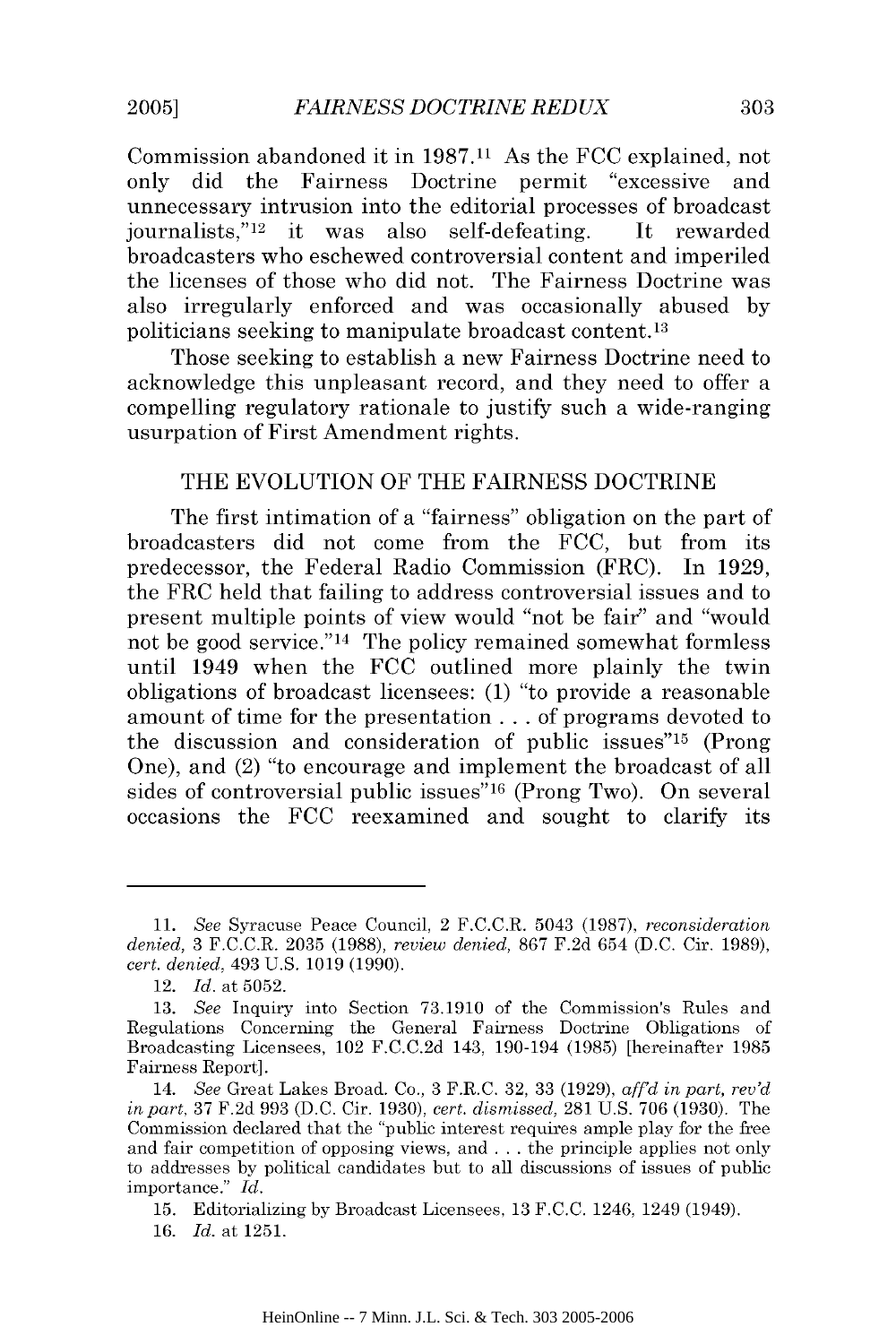Fairness Doctrine policy, 17 but it **did** not relax the requirements Fairness Doctrine policy,17 but it did not relax the requirements or question the legitimacy of their enforcement. That changed or question the legitimacy of their enforcement. That changed in 1985 when the Commission engaged in a comprehensive inquiry into the Fairness Doctrine and concluded that the inquiry into the Fairness Doctrine and concluded that the **policy was** unnecessary, counterproductive, and policy was unnecessary, counterproductive, and constitutionally suspect. 18 The Commission **did** not constitutionally suspect. IS The Commission did not immediately rescind the policy, however, because it was immediately rescind the policy, however, because it was unclear whether it could do so without Congressional unclear whether it could do so without Congressional approval. <sup>19</sup>**A** year later, the **D.C.** Circuit Court of Appeals held approval.I9 A year later, the D.C. Circuit Court Appeals held that the **FCC** had the authority to unilaterally rescind the that the FCC had the authority to unilaterally rescind the Fairness Doctrine, 20 which it **did** in its **1987** *Syracuse Peace* Fairness Doctrine,20 which it did in its 1987 *Syracuse Peace*  Council decision.<sup>21</sup> Since then, there have been two unsuccessful attempts **by** Congress to reinstate the Fairness unsuccessful attempts by Congress to reinstate the Fairness Doctrine.<sup>22</sup>

19. In some ways, it seemed that the Fairness Doctrine had been 19. In some ways, it seemed that the Fairness Doctrine had been transformed from an FCC policy to a federal law by Congress's 1959 amendments to section 315 of the Communications Act. That section defines amendments to section 315 of the Communications Act. That section defines the equal opportunity rule, stating that "[i]f any licensee shall permit any the equal opportunity rule, stating that "[i]f any licensee shall permit any person who is a legally qualified candidate for any public office to use a person who is a legally qualified candidate for any public office to use a broadcasting station, he shall afford equal opportunities to all other such candidates for that office in the use of such broadcasting station." 47 U.S.C. § 315 (2000). Section 315 also outlines some exceptions to this general rule, and adds that "[n]othing in [the exceptions] shall be construed as relieving adds that "[n]othing in [the exceptions] shall be construed as relieving adds that pottning in the exceptions shall be construed as refleving<br>broadcasters ... from the obligation ... to afford reasonable opportunity for the discussion of conflicting views on issues of public importance." *Id.* Some the discussion of conflicting views on issues of public importance." *Id.* Some argued that this language essentially, if somewhat indirectly, codified the argued that this language essentially, if somewhat indirectly, codified the Fairness Doctrine, and therefore the FCC lacked the jurisdiction to rescind it. Fairness Doctrine, and therefore the FCC lacked the jurisdiction to rescind it. *But see* Telecommunications Research & Action Ctr. v. FCC, 801 F.2d 501 *But see* Telecommunications Research & Action Ctr. v. FCC, 801 F.2d 501 (D.C. Cir. 1986) (holding that this statutory language was merely an (D.C. Cir. 1986) (holding that this statutory language was merely an acknowledgement of the existence of the FCC's Fairness Doctrine policy, not a acknowledgement of the existence of the FCC's Fairness Doctrine policy, not a codification of it), *reh'g denied,* 806 F.2d 1115 (D.C. Cir. 1986), *cert. denied,* codification it), *reh'g denied,* 806 F.2d 1115 (D.C. Cir. 1986), *cert. denied,* 482 U.S. 919 (1987). This opened the door for the FCC to officially repeal the 482 U.S. 919 (1987). This opened the door for the FCC to officially repeal the rules. rules.

20. *See* Telecommunications Research & Action Ctr., 801 F.2d at 518. *20. See* Telecommunications Research & Action Ctr., 801 F.2d at 518.

21. See Syracuse Peace Council, 2 F.C.C.R. 5043 (1987), *reconsideration denied,* 3 F.C.C.R. 2035 (1988), *review denied,* 867 F.2d 654 (D.C. Cir. 1989), *denied,* 3 F.C.C.R. 2035 (1988), *review denied,* 867 F.2d 654 (D.C. Cir. 1989), *cert. denied,* 493 U.S. 1019 (1990). Two related provisions, the personal attack *cert. denied,* 493 U.s. 1019 (1990). Two related provisions, the personal attack rule, 47 C.F.R. § 73.1920 (2000), and the political editorial rule, 47 C.F.R. § rule, 47 C.F.R. § 73.1920 (2000), and the political editorial rule, 47 C.F.R. § 73.1930 (2000), both avoided this FCC scrutiny and remained in effect for 73.1930 (2000), both avoided this FCC scrutiny and remained in effect for another thirteen years. *But see* Radio Television News Dirs. Ass'n v. FCC, 229 another thirteen years. *But see* Radio Television News Dirs. Ass'n v. FCC, 229 F.3d 269 (D.C.Cir. 2000) (holding that the FCC had not provided a sufficient evidentiary foundation to justify continued enforcement of the rules, and the evidentiary foundation to justify continued enforcement of the rules, and the rules were therefore suspended). rules were therefore suspended).

22. *See* H.R. 315, 101st Cong. (1989); S. 742, 100th Cong. (1987).

<sup>17.</sup> *See, e.g.,* The Handling of Public Issues Under the Fairness Doctrine *17. See, e.g.,* The Handling of Public Issues Under the Fairness Doctrine and the Public Interest Standards of the Communications Act, 48 F.C.C.2d 1 and the Public Interest Standards the Communications Act, 48 F.C.C.2d 1 (1974); Applicability of the Fairness Doctrine in the Handling of Controversial Issues of Public Importance, 40 F.C.C. 598 (1964). Issues of Public Importance, 40 F.C.C. 598 (1964).

<sup>18.</sup> *See* 1985 Fairness Report, *supra* note 13. *18.* 1985 Fairness Report, *supra* note 13.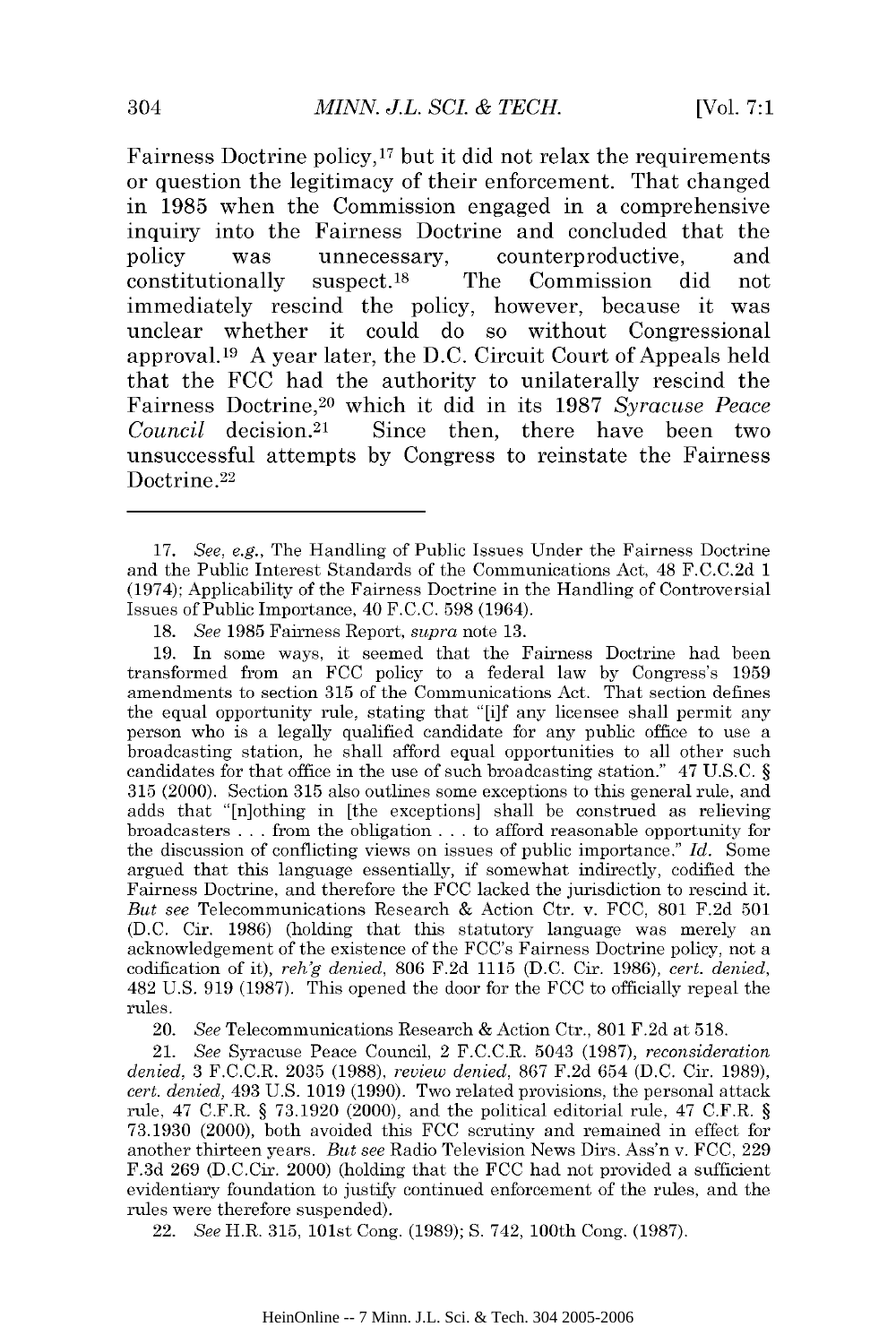### **CONSTITUTIONAL** PROBLEMS CONSTITUTIONAL PROBLEMS

Content-based restraints of speech and press are subject to Content-based restraints of speech and press are subject to strict scrutiny,<sup>23</sup> the highest standard of constitutional review, and are nearly always held to violate the First Amendment.<sup>24</sup> Indeed, **if** the government extended the Fairness Doctrine Indeed, if the government extended the Fairness Doctrine requirements to communicators using any other mediumprint,<sup>25</sup> cable,<sup>26</sup> or Internet<sup>27</sup>—they would be struck down posthaste. posthaste.

However, because radio and television broadcasters still However, because radio and television broadcasters still occupy a disfavored place in the courts' First Amendment occupy a disfavored place the courts' First Amendment jurisprudence, Fairness Doctrine supporters see no jurisprudence, Fairness Doctrine supporters see no constitutional obstacle. They are emboldened **by** the Supreme constitutional obstacle. They are emboldened by the Supreme Court's **1969** decision in *Red Lion Broadcasting v. FCC,28* which Court's 1969 decision *Red Lion Broadcasting v. FCC,28* which upheld the constitutionality of the old Fairness Doctrine. But upheld the constitutionality of the old Fairness Doctrine. But supporters of the new Fairness Doctrine proposals do not supporters of the new Fairness Doctrine proposals do not acknowledge that the Court's *Red Lion* framework, and indeed acknowledge that the Court's *Red Lion* framework, and indeed the FCC's entire regime of broadcast regulation, 29 is built upon the FCC's entire regime of broadcast regulation,29 is built upon

25. See Miami Herald Publ'g Co. v. Tornillo, 418 U.S. 241 (1974) (striking down a content-based right-of-reply statute aimed at newspapers, resulting in down a content-based right-of-reply statute aimed at newspapers, resulting in substantial autonomy for the print media under the First Amendment). substantial autonomy for the print media under the First Amendment).

26. *See* Turner Broad. Sys., Inc. v. FCC, 512 U.S. 622 (1994) *26. See* Turner Broad. Sys., Inc. v. FCC, 512 U.S. 622 (1994) (distinguishing cable from broadcast television regulation and holding that (distinguishing cable from broadcast television regulation and holding that while content-neutral regulation of cable television should be analyzed under while content-neutral regulation of cable television should be analyzed under the intermediate rather than the strict scrutiny standard, content-based the intermediate rather than the strict scrutiny standard, content-based restrictions will still be analyzed using strict scrutiny), aff'd, 520 U.S. 180 (1997). (1997).

27. *See* Reno v. ACLU, 512 U.S. 844 (1997) (striking down regulation of *27. See* Reno v. ACLU, 512 U.S. 844 (1997) (striking down regulation of indecent content on the Internet and providing protection for online speech indecent content on the Internet and providing protection for online speech equivalent to the protections afforded the print media). equivalent to the protections afforded the print media).

28. 395 U.S. 367 (1969). 28. 395 U.S. 367 (1969).

29. Examples of broadcast regulations include: broadcasters must provide 29. Examples of broadcast regulations include: broadcasters must provide reasonable opportunities for political candidates to air advertising on their reasonable opportunities for political candidates to air advertising on their stations; they must give equal time to political candidates if their opponents are allowed use of that broadcast station; they must air three hours of are allowed use of that broadcast station; they must air three hours of programming each week that is designed to serve the educational interests of programming each week that is designed to serve the educational interests of children; they must not air advertising for tobacco products; and they must not children; they must not air advertising for tobacco products; and they must not air content that is indecent. For a general discussion of these requirements, air content that is indecent. For a general discussion of these requirements, see MASS MEDIA BUREAU, FCC, THE PUBLIC AND BROADCASTING (1999), see MASS MEDIA BUREAU, FCC, THE PUBLIC AND BROADCASTING (1999),

<sup>23.</sup> The "strict scrutiny" standard requires that the government show that 23. The "strict scrutiny" standard requires that the government show that the "regulation is necessary to serve a compelling state interest and that it is narrowly drawn to achieve that end." Perry Educ. Ass'n v. Perry Local narrowly drawn to achieve that end." Perry Educ. Ass'n v. Perry Local Educators' Ass'n,  $460$  U.S. 37,  $45$  (1983) (citing Carey v. Brown,  $447$  U.S.  $455$ , 461 (1980)). 461 (1980».

<sup>24.</sup> *See* Police Dep't of Chicago v. Mosley, 408 U.S. 92, 95 (1972) ("[A]bove *24. See* Police Dep't of Chicago v. Mosley, 408 U.S. 92, 95 (1972) ("[A]bove all else, the First Amendment means that government has no power to restrict expression because of its messages, its ideas, its subject matter or its expression because of its messages, its ideas, its subject matter or its content."). content.").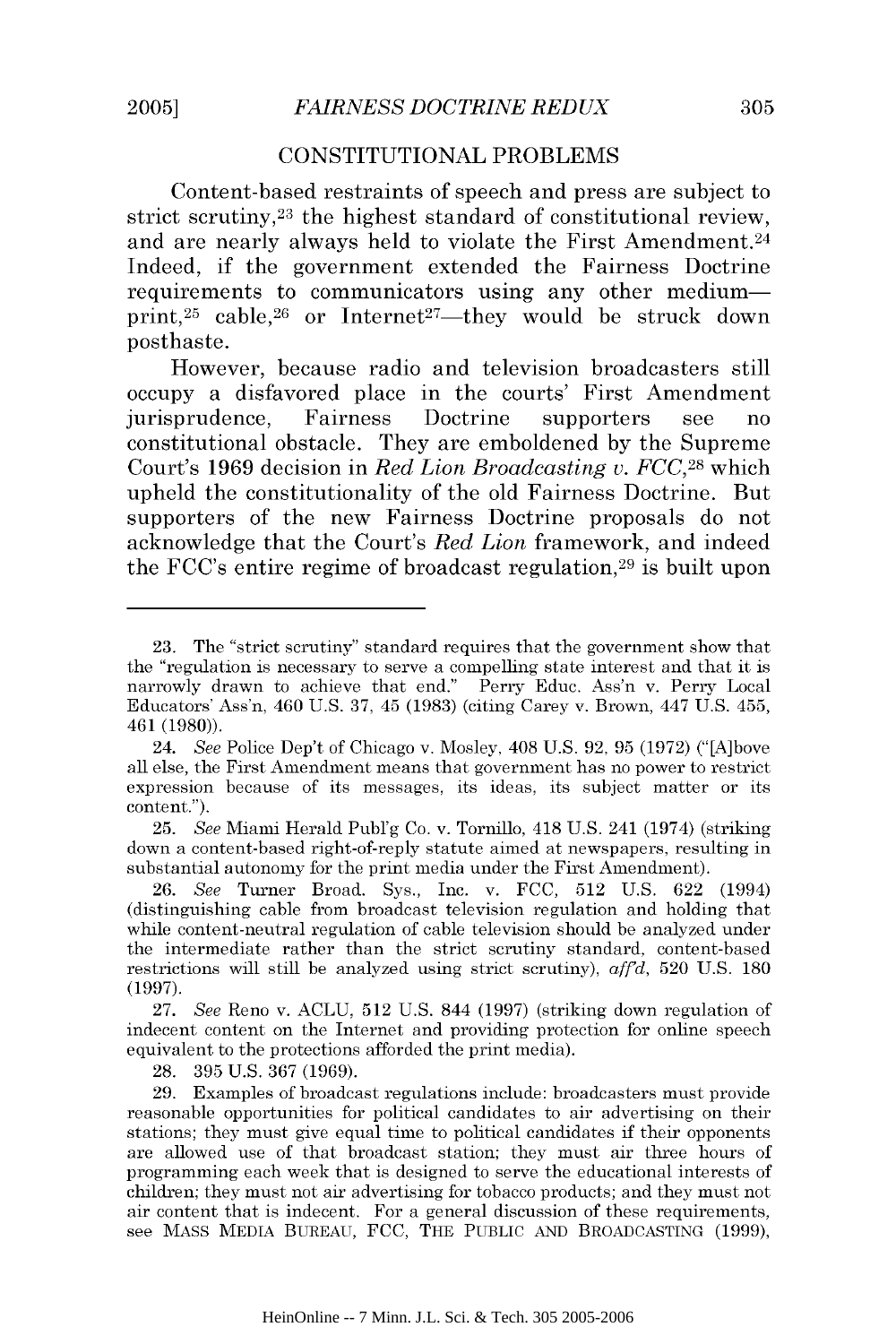the "scarcity rationale"—the archaic notion that the broadcast spectrum is a scarce resource, and should therefore be subject spectrum is a scarce resource, and should therefore be subject to governmental regulation to ensure the public interest is served. served.

The Supreme Court first endorsed spectrum scarcity as a The Supreme Court first endorsed spectrum scarcity as a rationale for broadcast regulation at a time when television rationale for broadcast regulation at a time when television viewers were fortunate to receive three or four channels of viewers were fortunate to receive three or four channels of programming. 30 The broadcast landscape had not changed programming. 30 The broadcast landscape had not changed significantly by the time the Court decided *Red Lion* in 1969. significantly by the the Court decided *Red Lion* in 1969. But in the thirty-six years since then, television and radio But in the thirty-six years since then, television and radio technology has developed dramatically. Today's media technology has developed dramatically. Today's media marketplace bears almost no resemblance to the one the marketplace bears almost no resemblance to the one the Supreme Court justices knew in the late 1960s. Society's Supreme Court justices knew in the late 1960s. Society's dramatic movement from media scarcity to media abundance dramatic movement from media scarcity to media abundance has eviscerated the factual predicates underlying *Red Lion.* has eviscerated the factual predicates underlying *Red Lion. Red Lion's* force started to decay in the mid-1980s when the *Red Lion's* force started to decay in the mid-1980s when the FCC declared that scarcity was an untenable basis for FCC declared that scarcity was an untenable basis for broadcast regulation,<sup>31</sup> and it has continued to weaken over the subsequent two decades. subsequent two decades.

Some proponents of broadcast regulation make a Some proponents of broadcast regulation make a distinction between numerical scarcity and allocational distinction between numerical scarcity and allocational scarcity,<sup>32</sup> arguing that even if there are sufficient broadcast licensees in a market to provide diverse programming, the electromagnetic spectrum is still a finite resource, so the electromagnetic spectrum is still a finite resource, so the government must choose who is allowed to use that resource. government must choose who is allowed to use that resource. Although the spectrum is finite, it certainly does not Although the spectrum is finite, it certainly does not necessitate or justify government micromanagement of private necessitate or justify government micromanagement of private political speech. Surely the FCC can address the technical political speech. Surely the FCC can address the technical dilemmas posed by finite spectrum without assuming the dilemmas posed finite spectrum without assuming the

*available at available at* 

http://www.fcc.gov/mb/audio/decdoc/public and broadcasting.html. http://www.fcc.gov/mb/audio/decdoc/public\_and\_broadcasting.html.

<sup>30.</sup> NBC v. United States, 319 U.S. 190, 216 (1943) ("The facilities of radio NBC v. United States, 319 U.S. 190,216 (1943) ("The facilities of radio are not large enough to accommodate all who wish to use them.").

<sup>31.</sup> *See* Syracuse Peace Council, 2 F.C.C.R. 5043 (1987), *reconsideration* 31. *See* Syracuse Peace Council, 2 F.C.C.R. 5043 (1987), *reconsideration denied,* 3 F.C.C.R. 2035 (1988), *review denied,* 867 F.2d 654 (D.C. Cir. 1989), *denied,* 3 F.C.C.R. 2035 (1988), *review denied,* 867 F.2d 654 (D.C. Cir. 1989), *cert. denied,* 493 U.S. 1019 (1990). Here, the court stated: *cert. denied,* 493 U.S. 1019 (1990). Here, court stated:

We no longer believer that there is scarcity in the number of We no longer believer that there is scarcity in the number of broadcast outlets available to the public. Regardless of this broadcast outlets available to the public. Regardless of this conclusion, however, we fail to see how the constitutional rights of broadcasters **-** and indeed the rights of the public to receive broadcasters - and indeed the rights of the public to receive information unencumbered by government intrusion **-** can depend on information unencumbered by government intrusion - can depend on the number of information outlets in particular markets. the number of information outlets in particular markets.

*Id.* at 5054. *Id.* at 5054.

<sup>32.</sup> *See id.* (describing the difference between these two rationales and *32. See id.* (describing the difference between these two rationales and why neither is a sufficient basis for broadcast regulation). why neither is a sufficient basis for broadcast regulation).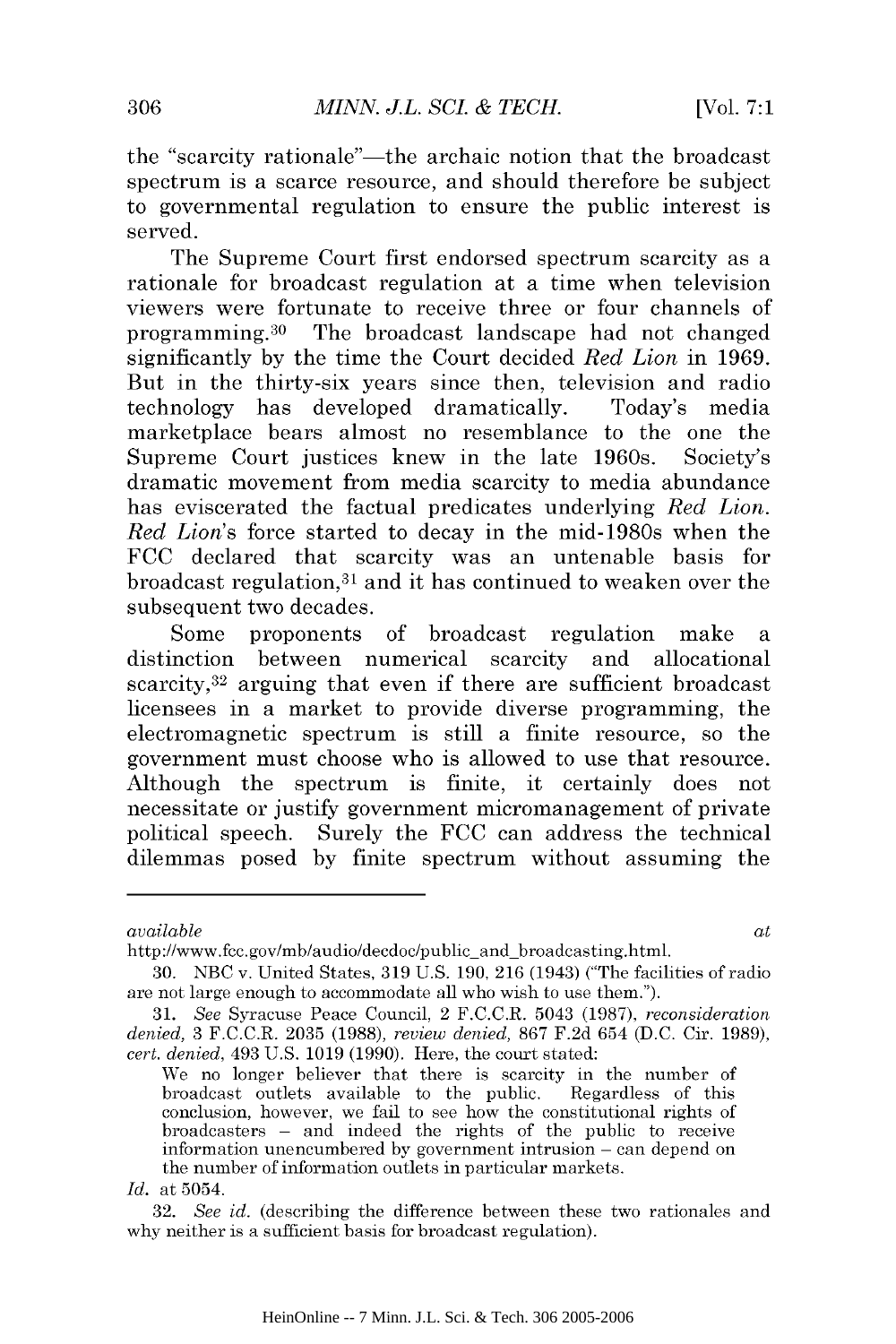editorial duties of a station manager or news director. editorial duties of a station manager or news director.

This is not to say that the First Amendment completely This is not to say that the First Amendment completely prohibits FCC enforcement of public interest standards for broadcasters. The FCC has a duty to ensure that spectrum broadcasters. The FCC has a duty to ensure that spectrum space is not wasted by delinquent licensees.<sup>33</sup> But contentrelated judgments should only be made during the license related judgments should only be made during the license renewal process, and the standard should be set so high-gross renewal process, and the standard should be set so high-gross abuse—that broadcasters have the autonomy needed to make unorthodox programming choices. For example, the FCC might unorthodox programming choices. For example, the FCC might be justified in denying a renewal request from a licensee whose programming lineup consisted of a single episode of "Leave it to Beaver" broadcast on a continuous loop. But the same would Beaver" broadcast on a continuous loop. But the same would not be true of a broadcaster whose programming challenged the not be true of a broadcaster whose programming challenged the precepts of a certain religion or addressed radical political precepts a certain religion or addressed radical political philosophies. philosophies.

Proponents of broadcast regulation occasionally lean on a Proponents of broadcast regulation occasionally lean on a third rationale: because broadcasters use public property, the third rationale: because broadcasters use public property, the government has a right to attach public-service conditions to their license.34 There is nothing unique, however, about their license. 34 There is nothing unique, however, about broadcasters' use of public property. All mass media use public broadcasters' use of public property. All mass media use public property. Newspapers use city sidewalks and public buildings property. Newspapers use city sidewalks and public buildings for their news racks, and cable system operators and Internet for their news racks, and cable system operators and Internet service providers use public rights-of-way (public land and service providers use public rights-of-way (public land and publicly owned telephone polls) to connect to subscribers. Some publicly owned telephone polls) connect to subscribers. Some non-broadcast media, such as satellite providers and wireless non-broadcast media, such as satellite providers and wireless Webcasters, even use the electromagnetic spectrum, and yet Webcasters, even use the electromagnetic spectrum, and yet they are free from the public-service obligations and contentbased regulatory burdens imposed upon broadcasters. based regulatory burdens imposed upon broadcasters.

The regulatory rationales that undergird broadcasters' The regulatory rationales that undergird broadcasters' second-class status are no longer viable. They are either second-class status are no longer viable. They are either specious on their face or their factual foundations have specious on their face or their factual foundations have deteriorated to the point that they cannot be credibly applied. deteriorated to the point that they cannot be credibly applied. The whole regime of restrictions to which broadcasters are subject is ripe for a constitutional challenge. But at the very subject is ripe for a constitutional challenge. But at the very least, the imposition of a new content-based law-even one least, the imposition of a new content-based law-even one motivated by a good-faith desire to ensure "fairness"-cannot motivated by a good-faith desire to ensure "fairness"-cannot be tolerated as a matter of policy and cannot stand as a matter be tolerated as a matter policy and cannot stand as a matter of First Amendment law. of First Amendment law.

<sup>33.</sup> *See* NBC, 319 U.S. at 216 ("The facilities of radio . . . cannot be left to *33. See* NBC, 319 U.S. at 216 ("The facilities of radio ... cannot be left to wasteful use without detriment to the public interest.") wasteful use without detriment to the public interest.")

<sup>34.</sup> See 47 U.S.C. § 309(a) (2000) (explaining that broadcasters are obliged *34. See* 47 U.S.C. § 309(a) (2000) (explaining that broadcasters are obliged under the Communications Act of 1934 to serve the "public interest, under the Communications Act of 1934 to serve the "public interest, convenience, and necessity"). convenience, and necessity").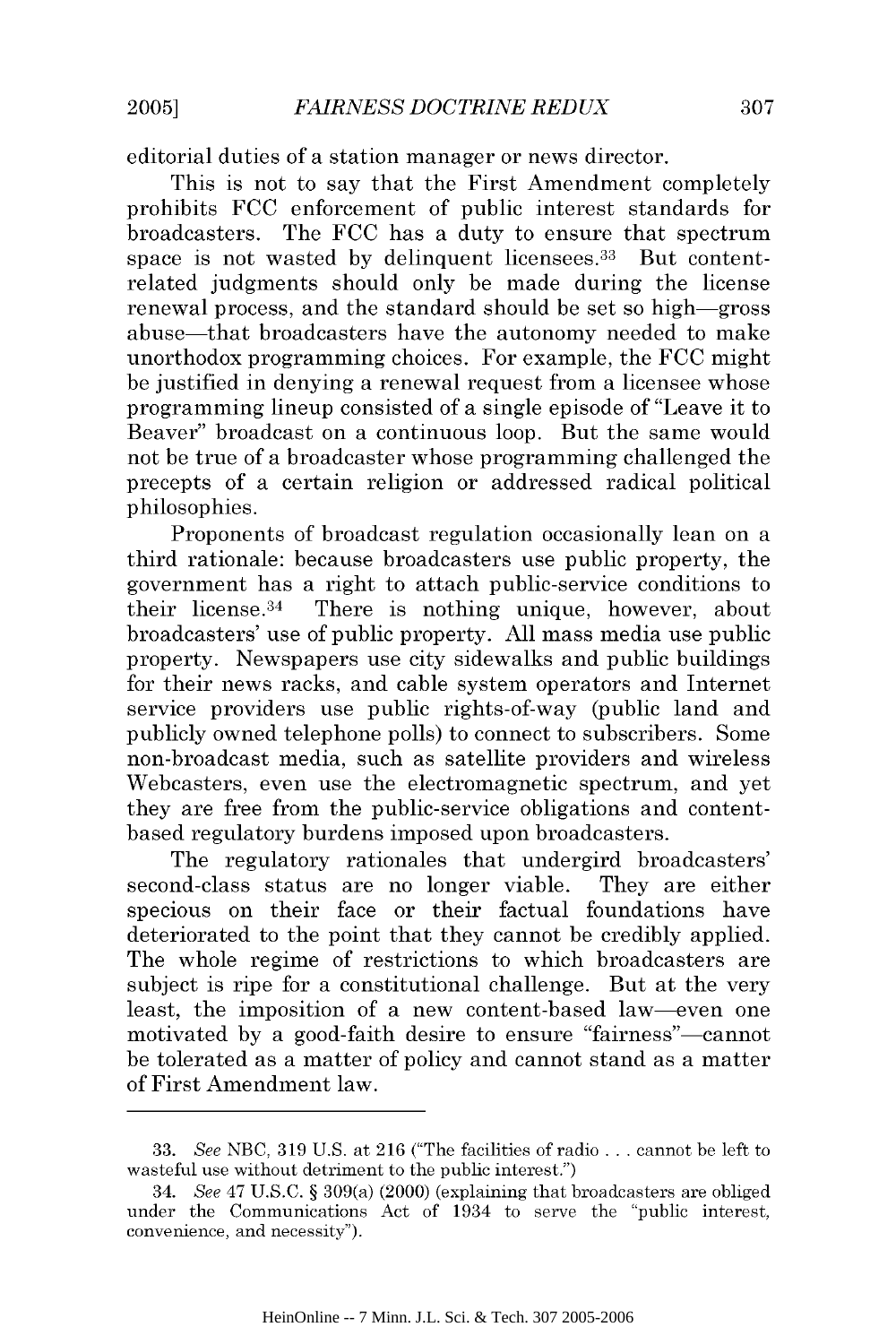### PRACTICAL PROBLEMS PRACTICAL PROBLEMS

Setting aside the Fairness Doctrine's constitutional imperfections, there are a number of practical problems that imperfections, there are a number of practical problems that supporters of the Hinchey and Slaughter bills will also have to supporters of the Hinchey and Slaughter bills will also have to confront. It should be made clear that neither of the two bills before Congress represents a reconceptualization of the old before Congress represents a reconceptualization of the old Fairness Doctrine. No attempt is made to modify its purposes Fairness Doctrine. No attempt is made to modify its purposes or application. They simply call for a reactivation of the same or application. They simply call for a reactivation of the same policy that the FCC assailed, and ultimately repealed, two policy that the FCC assailed, and ultimately repealed, two decades ago. All of the problems identified by the FCC in its decades ago. All of the problems identified by the FCC in its 1985 Fairness Report and in its ruling in *Syracuse Peace* 1985 Fairness Report and in its ruling in *Syracuse Peace Council* would persist today. *Council* would persist today.

One of the absurdities of the Fairness Doctrine is that it One of the absurdities of the Fairness Doctrine is that it allows a group of political appointees to make delicate judgments about the fairness of news reporting. Although the judgments about the fairness of news reporting. Although the FCC is an Independent Regulatory Agency (IRA), it is by no FCC is an Independent Regulatory Agency (IRA), it is by no means nonpartisan. Each of the five commissioners is means nonpartisan. Each of the five commissioners is appointed by the President, and each identifies with a political appointed by the President, and each identifies with a political party. The President also determines the balance of power on the Commission, with a three-member majority sharing the the Commission, with a three-member majority sharing the same political party as the President. In addition, the FCC is same political party as the President. **In** addition, the FCC is heavily lobbied,35 and its policies have a significant influence heavily lobbied,35 and its policies have a significant influence on the political process.<sup>36</sup> on the political process.36

Giving political appointees this kind of responsibility Giving political appointees this kind of responsibility creates obvious risks of either unintended bias or overt abuse. creates obvious risks of either unintended bias or overt abuse. Will commissioners be influenced by their own political Will commissioners be influenced by their own political affiliations and loyalties? Will party leaders pressure them to affiliations and loyalties? Will party leaders pressure them to rule a certain way on Fairness Doctrine appeals? Will *quid pro* rule a certain way on Fairness Doctrine appeals? Will *quid pro quo* arrangements be made between elected officials and either *quo* arrangements be made between elected officials and either broadcasters or FCC officials? It would be easy for Fairness broadcasters or FCC officials? It would be easy for Fairness Doctrine supporters to dismiss these as hypothetical concerns, Doctrine supporters to dismiss these as hypothetical concerns, but there is a history of government intimidation of broadcasters that cannot be overlooked. 37 In the 1970s, the broadcasters that cannot be overlooked.37 **In** 1970s, the

<sup>35.</sup> *See* Bob Williams, *Behind Closed Doors: Top Broadcasters Met 71 35. See* Bob Williams, *Behind Closed Doors: Top Broadcasters Met 71 Times with FCC Officials,* CENTER FOR PUBLIC INTEGRITY, May 29, 2003, *Times with FCC Officials,* CENTER FOR PUBLIC INTEGRITY, May 29, 2003, http://www.publicintegrity.org/telecom/report.aspx?aid=83 (discussing how FCC Chairman Michael Powell had said in a 2003 interview with CNBC that FCC Chairman Michael Powell had said in a 2003 interview with CNBC that he believed the FCC was the second most heavily lobbied federal institution he believed the FCC was the second most heavily lobbied federal institution after the U.S. Congress). after the U.S. Congress).

<sup>36.</sup> For example, the FCC enforces the equal opportunity rule and the 36. For example, the FCC enforces the equal opportunity rule and the equal time rule of the Communications Act, which political candidates depend equal time rule of the Communications Act, which political candidates depend upon to reach voters with their messages. 47 U.S.C. § 315(a) (2000). upon to reach voters with their messages. 47 U.S.C. § 315(a) (2000).

<sup>37.</sup> *See* RICHARD E. LABUNSKI, THE FIRST AMENDMENT UNDER SIEGE: *37. See* RICHARD E. LABUNSKI, THE FIRST AMENDMENT UNDER SIEGE: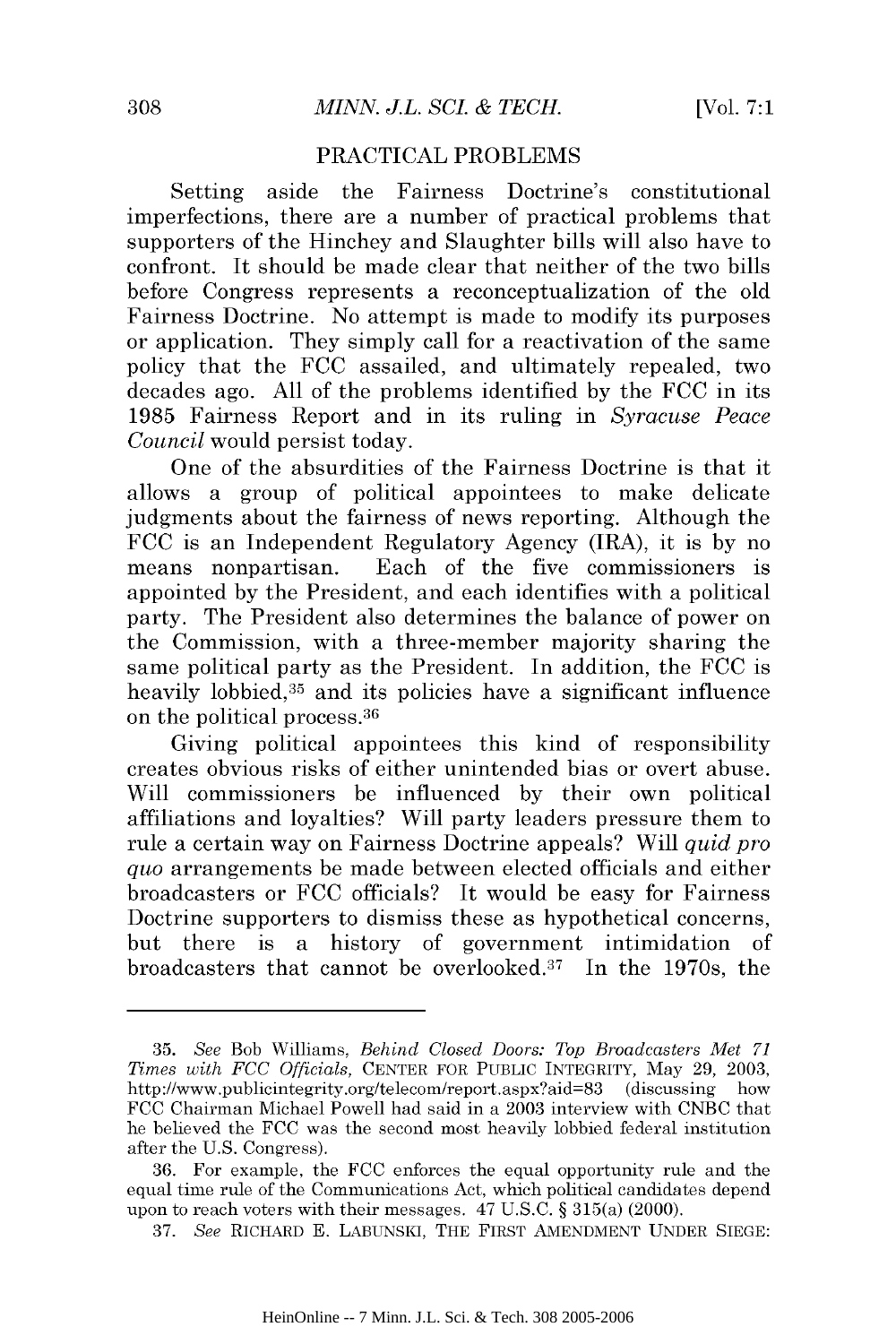Nixon Administration, often at the direction of Nixon himself,38 Nixon Administration, often at the direction of Nixon himself,38 sought to tame broadcasters by threatening nonrenewal of licenses or the imposition of sanctions by the Securities and licenses or the imposition of sanctions by the Securities and Exchange Commission<sup>39</sup> or the Justice Department.<sup>40</sup> Additionally, the Kennedy and Johnson Administrations Additionally, the Kennedy and Johnson Administrations organized campaigns to flood broadcasters with complaints and organized campaigns to flood broadcasters with complaints and demands for free air time in an attempt to force broadcasters to demands for free air time in an attempt to force broadcasters to abandon their more right-wing programming.<sup>41</sup> There are scores of other examples of this kind of pressure being put on scores of other examples of this kind of pressure being put on broadcasters, who have always been more vulnerable to outside broadcasters, who have always been more vulnerable to outside influence than their print counterparts.<sup>42</sup>

Even without evidence of actual abuse, risks are still Even without evidence actual abuse, risks are still present. As the FCC noted in its 1985 Fairness Report: "IT]he present. As the FCC noted in its 1985 Fairness Report: "[T]he fairness doctrine provides governmental officials with the fairness doctrine provides governmental officials with the dangerous opportunity to abuse their position of power in an attempt either to stifle opinion with which they disagree or to attempt either to stifle opinion with they disagree or to coerce broadcasters to favor particular viewpoints which coerce broadcasters to favor particular viewpoints which further partisan political objectives."<sup>43</sup> Because these dangers are not merely conceptual, because they implicate core First are not merely conceptual, because they implicate core First Amendment principles, and because they threaten the integrity Amendment principles, and because they threaten the integrity of both journalism and the political process, it would be foolish of both journalism and the political process, it would be foolish to simply trust this matter to the good will of the FCC, particularly in today's divisive political environment. particularly in today's divisive political environment.

Supporters of the Hinchey and Slaughter bills clearly put a Supporters of the Hinchey and Slaughter bills clearly put a lot of trust in the FCC's ability to be fair and to resist outside

THE POLITICS OF BROADCAST REGULATION 134-37 (1981). THE POLITICS OF BROADCAST REGULATION 134-37 (1981).

<sup>38.</sup> *See* David L. Bazelon, *FCC Regulation of the Telecommunications 38. See* David L. Bazelon, *FCC Regulation of the Telecommunications Press,* 1975 DUKE L.J. 213, 247-51 (quoting an Oct. 17, 1969, memo for H.R. *Press,* 1975 DUKE L.J. 213, 247-51 (quoting an Oct. 17, 1969, memo for H.R. Haldeman from J.S. Magruder in which Magruder describes twenty-one Haldeman from J.S. Magruder in which Magruder describes twenty-one instances in a thirty-day period in which President Nixon directed his staff to take action in response to unfair news coverage). take action in response to unfair news coverage).

<sup>39.</sup> See LABUNSKI, *supra* note 37, at 135 (quoting White House Special Counsel Charles Colson as saying to CBS Vice-Chairman Frank Stanton, Counsel Charles Colson as saying to CBS Vice-Chairman Frank Stanton, "We'll bring you to your knees on Wall Street **.. ").** "We'll bring you to your knees on Wall Street .... ").

<sup>40.</sup> *See id.* at 135-36 (noting that the Nixon Justice Department brought *40. See id.* at 135-36 (noting that the Nixon Justice Department brought several suits against the networks for alleged violations of antitrust laws, several suits against the networks for alleged violations of antitrust laws, most of which were "quickly dismissed" by the courts); *see also* Bazelon, *supra* most of which were "quickly dismissed" by the courts); *see also* Bazelon, *supra*  note 38, at 248 (quoting H.R. Haldeman's proposal that the White House use note 38, at 248 (quoting H.R. Haldeman's proposal that the White House use the IRS to investigate media companies and the antitrust laws to "investigate the IRS to investigate media companies and the antitrust laws to "investigate various media," as he believed "[e]ven the possible threat of anti-trust action . . would be effective in changing their views **").** . would be effective in changing their views ").

<sup>41.</sup> FRED W. FRIENDLY, THE GOOD GUYS, THE BAD GUYS AND THE FIRST 41. FRED W. FRIENDLY, THE GOOD GUYS, THE BAD GuyS AND THE FIRST AMENDMENT 40-42 (1976). AMENDMENT 40-42 (1976).

<sup>42.</sup> *See generally* LUCAS A. POWE, JR., AMERICAN BROADCASTING AND THE *42. See generally* LUCAS A. POWE, JR., AMERICAN BROADCASTING AND THE FIRST AMENDMENT (1987). FIRST AMENDMENT (1987).

<sup>43. 1985</sup> Fairness Report, *supra* note 13, at 192. 43. 1985 Fairness Report, *supra* note 13, at 192.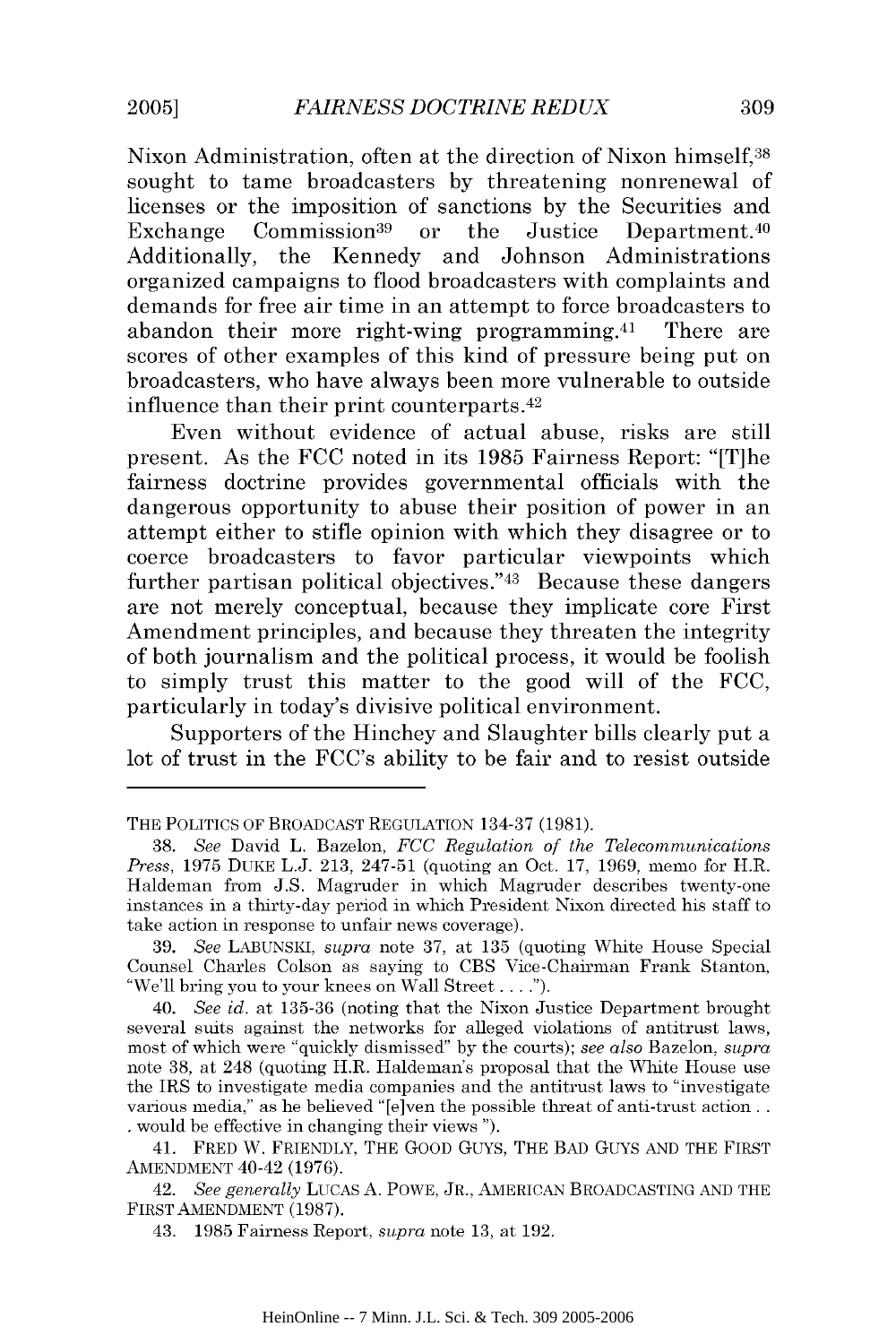influence, but their biggest leap of faith is in believing that a influence, but their biggest leap of faith in believing that a new Fairness Doctrine will actually solve, or in any way new Fairness Doctrine will actually solve, or in any way alleviate, the problem of media bias. Experience with the old alleviate, the problem of media bias. Experience with the old Fairness Doctrine suggests otherwise. Fairness Doctrine suggests otherwise.

The old Fairness Doctrine did not enhance either the The old Fairness Doctrine did not enhance either the amount or the substantive balance of broadcast programming amount or the substantive balance of broadcast programming on public-affairs issues, and in many cases it encouraged on public-affairs issues, and in many cases it encouraged broadcasters to avoid such content.<sup>44</sup> In 1985, the FCC presented statements from dozens of broadcasters who presented statements from dozens of broadcasters who concluded that the best way to elude an FCC enforcement concluded that the best way to elude an FCC enforcement proceeding was to simply abandon controversial content proceeding was to simply abandon controversial content altogether.<sup>45</sup> Because the FCC did not take any action against a broadcaster unless a member of the audience complained, and a broadcaster unless a member of the audience complained, and because most people were only motivated to complain when because most people were only motivated to complain when they perceived a violation of Prong Two (when a station fails to they perceived a violation of Prong Two (when a station fails to present all sides of controversial issues), the result was that present all sides controversial issues), the result was that broadcasters sanitized rather than expanded their content. broadcasters sanitized rather than expanded their content. The old Fairness Doctrine, then, was not merely unhelpful; it The old Fairness Doctrine, then, was not merely unhelpful; it exacerbated the problems it was created to solve. exacerbated the problems it was created to solve.

Those problems would be writ large today. Over the past Those problems would be writ large today. Over the past few years, broadcasters have become accustomed to censoring few years, broadcasters have become accustomed to censoring themselves in the wake of the FCC's confused crackdown on themselves in the wake the FCC's confused crackdown on indecency, 46 and they have edited or jettisoned scores of indecency,46 and they have edited or jettisoned scores of programs fearing that they might provoke FCC forfeiture programs fearing that they might provoke FCC forfeiture proceedings. ABC, for example, which has traditionally proceedings. ABC, for example, which has traditionally commemorated Veterans Day by airing an unedited version of commemorated Veterans Day by airing an unedited version of the film "Saving Private Ryan," abandoned that practice in

<sup>44.</sup> See Thomas W. Hazlett & David W. Sosa, *Was the Fairness Doctrine a "Chilling Effect"? Evidence from the Postregulation Radio Market,* 26 J. **LEGAL** *"Chilling Effect"? Evidence from the Postregulation Radio Market,* 26 J. LEGAL STUD.  $279, 295-99$  (1997) (noting that the amount of informational programming in radio increased substantially in the years following the programming in radio increased substantially in the years following the Fairness Doctrine's repeal, suggesting that the Fairness Doctrine had created Fairness Doctrine's repeal, suggesting that the Fairness Doctrine had created a disincentive to produce such programming and that, once freed of those limitations, broadcast station owners would begin increasing that type of limitations, broadcast station owners would begin increasing that type of content). content).

<sup>45.</sup> *See* 1985 Fairness Report, *supra* note 13, at 169-88. *45. See* 1985 Fairness Report, *supra* note at 169-88.

<sup>46.</sup> Recently the FCC has imposed significant fines against broadcasters 46. Recently the FCC has imposed significant fines against broadcasters in several high-profile cases. It entered into a consent decree with Viacom for in several high-profile cases. It entered into a consent decree with Viacom for \$3.5 million as punishment for the CBS Super Bowl halftime show in which \$3.5 million as punishment for the CBS Super Bowl halftime show in which Janet Jackson's breast was exposed. It also entered into a consent decree with Janet Jackson's breast exposed. It also entered into a consent decree with Clear Channel for \$1.75 million to settle several outstanding Notices of Clear Channel for \$1.75 million to settle several outstanding Notices of Apparent Liability (NALs). And it has fined several other broadcasters as a Apparent Liability (NALs). And it has fined several other broadcasters as a result of indecent speech by media celebrities such as rock star Bono and result of indecent speech by media celebrities such as rock star Bono and shock jock Howard Stern. *See* FCC, FCC Actions, http://www.fcc.gov/eb/oip/Actions.html (last updated Oct. 13, 2005). http://www.fcc.gov/eb/oip/Actions.html (last updated Oct. 13, 2005). shock jock Howard Stern. *See* FCC, FCC Actions,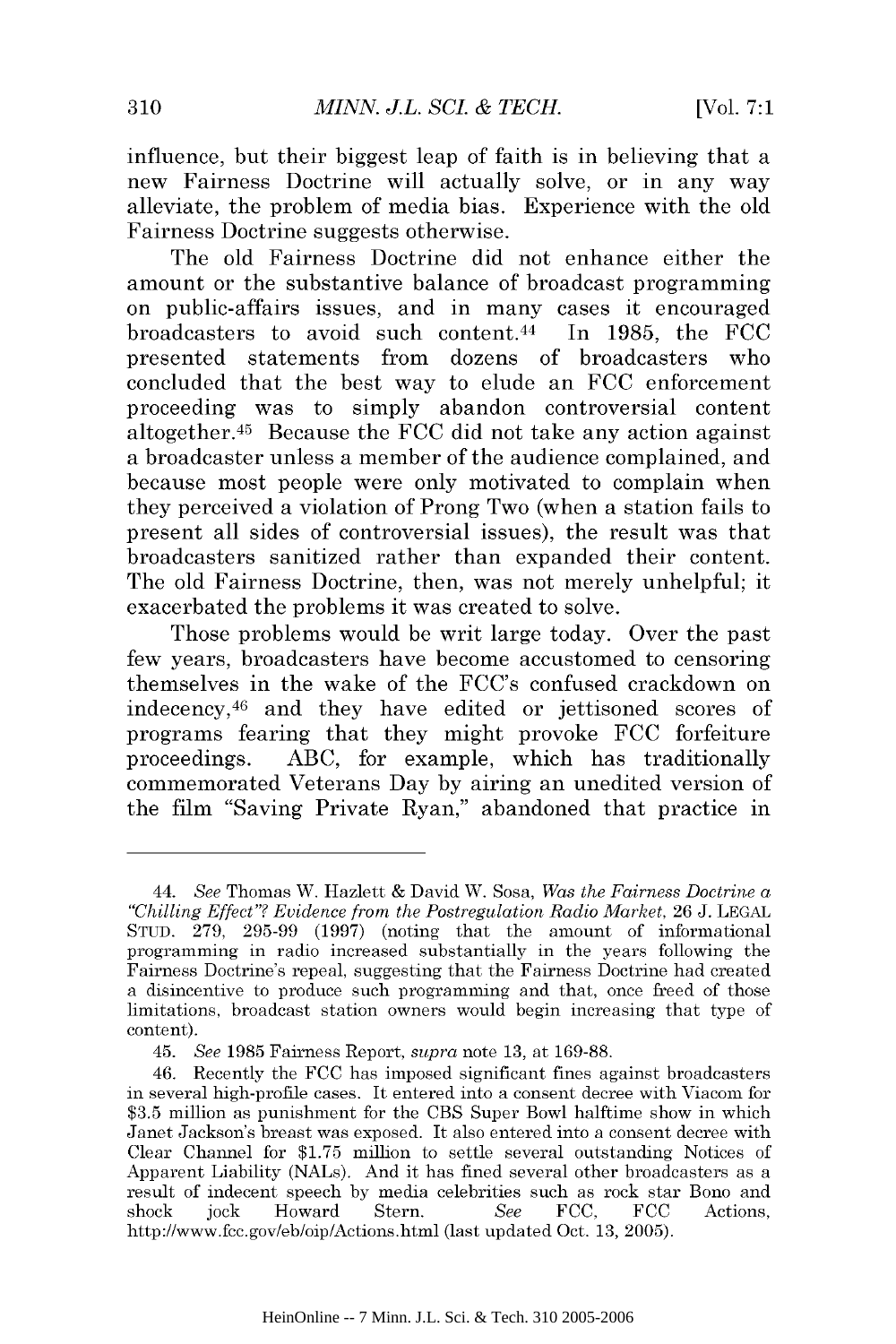2005 because it worried that the film's profanity might trigger 2005 because it worried that the film's profanity might trigger FCC punishment. 47 For similar reasons, PBS substantially FCC punishment.47 For similar reasons, PBS substantially edited its program, "A Company of Soldiers," about the lives of troops in Iraq. 48 These are just a couple of examples of the kind troops in Iraq.48 These are just a couple of examples of the kind of collateral damage that a regime of content-based of collateral damage that a regIme of content-based intervention can produce. intervention can produce.

As reluctant as broadcasters are to cross the line on As reluctant as broadcasters are to cross the line on indecency, they would likely be even more inhibited by indecency, they would likely be even more inhibited by punishments targeting political content. Even in the absence of punishments targeting political content. Even in the absence of Fairness Doctrine penalties, broadcasters have shown an Fairness Doctrine penalties, broadcasters have shown an increasing wariness of programs and advertisements that could increasing wariness of programs and advertisements that could potentially antagonize half of the audience. In 2004, for potentially antagonize half of audience. **In** 2004, for example, CBS rejected an ad from MoveOn.org to be run during example, CBS rejected an ad from MoveOn.org to be run during the Super Bowl that criticized the Bush Administration's tax the Super Bowl that criticized the Bush Administration's tax cuts, 49 several ABC affiliates refused to air an episode of cuts,49 several ABC affiliates refused to air an episode of "Nightline" in which anchor Ted Koppel read the names of "Nightline" in which anchor Ted Koppel read the names of American troops killed in Afghanistan and Iraq,<sup>50</sup> and both NBC and CBS, along with many of their affiliates, rejected an NBC and CBS, along with many of their affiliates, rejected an ad from the United Church of Christ that contained a splitsecond image of two men holding hands.<sup>51</sup> More recently, several broadcasters refused to air an ad from famed antiwar several broadcasters refused to air an ad from famed antiwar protester Cindy Sheehan in which she urged President Bush to protester Cindy Sheehan in which she urged President Bush to withdraw troops from  $\text{Iraq.52}$ 

Adding a new layer of FCC punishments would only Adding a new layer of FCC punishments would only encourage more editorial timidity. Although on its face Prong encourage more editorial timidity. Although on its face Prong

<sup>47.</sup> *See* Lisa deMoraes, *"Saving Private Ryan:" A New Casualty of the 47. See* Lisa deMoraes, *"Saving Private Ryan:" A New Casualty of the Indecency War*, WASH. POST, Nov. 11, 2004, at C1, *available at* http://www.washingtonpost.com/wp-dyn/articles/A41464-2004Nov10.html. http://www.washingtonpost.com/wp-dyn/articles/A4l464-2004NovlO.html.

<sup>48.</sup> *See* PBS, Frontline: A Company of Soldiers-Frequently Asked *48. See* PBS, Frontline: A Company of Soldiers-Frequently Asked Questions, http://www.pbs.org/wgbh/pages/frontline/shows/company/faqs/ (last Questions, http://www.pbs.org/wgbhlpages/frontline/shows/company/faq*sl* (last updated Feb. 22, 2005) (explaining that although Frontline edited the updated Feb. 22, 2005) (explaining that although Frontline edited the program, it nevertheless believed that some of the strong language kept in the program, it nevertheless believed that some of the strong language kept in the piece "was an integral part of our journalistic mission: to give viewers a piece "was an integral part of our journalistic mission: to give viewers a realistic portrait of our soldiers at war"). realistic portrait of our soldiers at war").

<sup>49.</sup> *See* Timothy Karr, *CBS Cuts MoveOn, Allows White House Ads 49. See* Timothy Karr, *CBS Cuts MoveOn, Allows White House Ads During Super Bowl,* MEDIACHANNEL.ORG, Jan. 16, 2004, *During Super Bowl,* MEDlACHANNEL.ORG, Jan. 16, 2004, http://www.mediachannel.org/views/dissector/affalert13l.shtml. http://www.mediachannel.org/views/dissector/affalert13l.shtml.

<sup>50.</sup> *See McCain Rebukes Sinclair 'Nigh tline'Decision,* CNN.COM, April 30, *50. See McCain Rebuhes Sinclair 'Nightline'Decision,* CNN.COM, April 30, 2004, http://www.cnn.com/2004/SHOWBIZ/TV/04/29/abc.nightline/. 2004, http://www.cnn.com/2004/SHOWBIZ/TV/04/29/abc.nightline/.

<sup>51.</sup> *See* Lynn Neary, *Some TV Networks Refuse to Run Church Ad,* 51. *See* Lynn Neary, *Some TV Networhs Refuse to Run Church Ad,*   $NPR \cdot ORG$ ,  $Dec.$   $2004$ ,

http ://www.npr.org/templates/story/story.php?storylD=4197277. *http://www* .npr .org/templa *tes/story/story.* php ?story ID=4197277 .

<sup>52.</sup> *See* Bill Wallace, *Sheehan's Anti-War Message Follows Bush Trail: 60- 52. See* Bill Wallace, *Sheehan's Anti-War Message Follows Bush Trail: 60- Second Ad Airs on Stations in Idaho, Utah,* S.F. CHRON., Aug. 27, 2005, at *Second Ad Airs on Stations in Idaho, Utah,* S.F. CHRON., Aug. 27, 2005, at A10. AlO.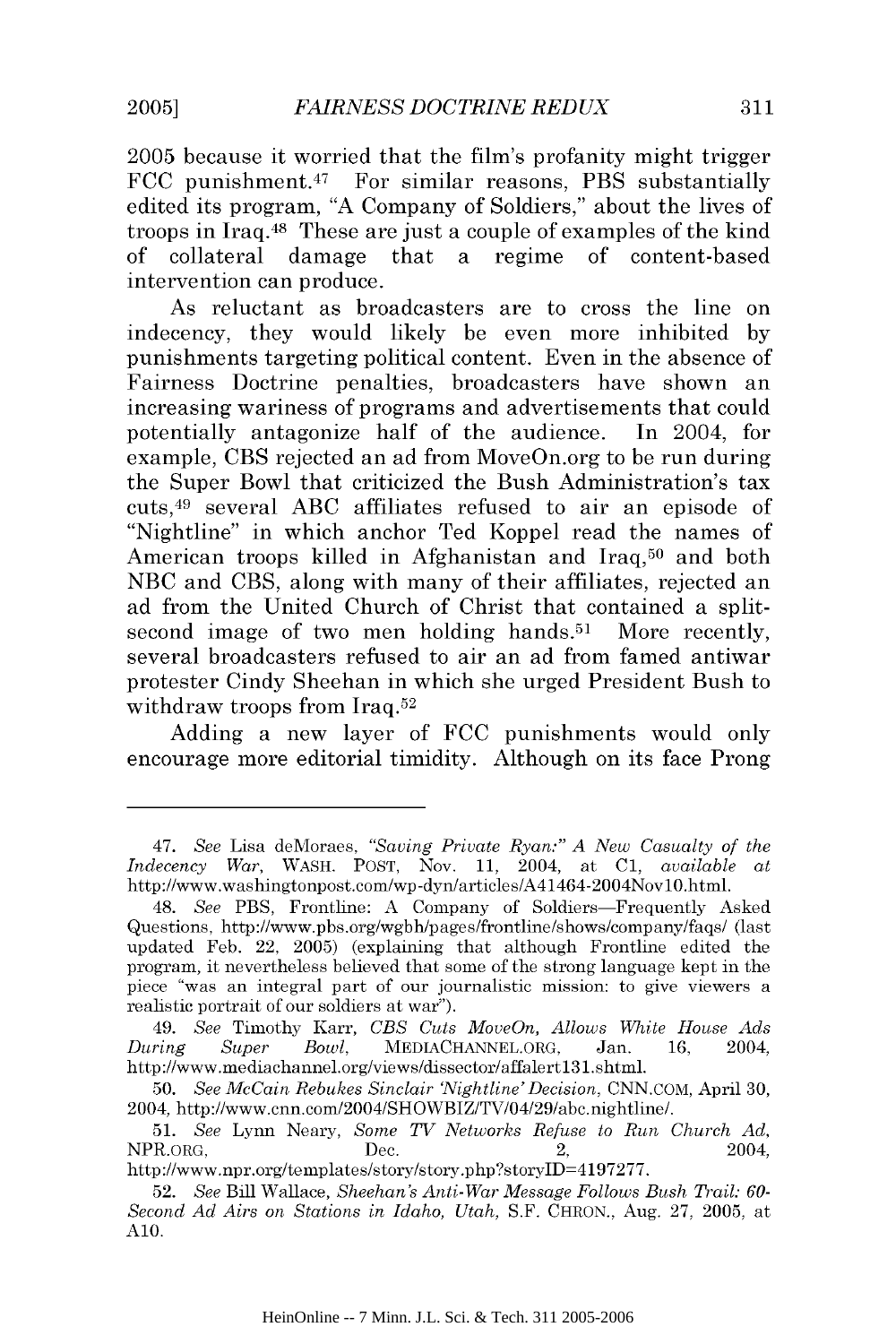One-the "reasonable time" provision-might seem like a One-the "reasonable time" provision-might seem like a potential antidote to this problem, in practice it would be potential antidote to this problem, in practice it would be extremely difficult for a complainant or the FCC to make the case that a broadcast station's programming is so devoid of public-affairs content that it should be fined or have its license public-affairs content that it should be fined or have its license revoked. In fact, under the old Fairness Doctrine, only one revoked. In fact, under the old Fairness Doctrine, only one broadcaster was ever punished under Prong One.<sup>53</sup> The FCC would also be hard-pressed to establish sensible criteria for would also be hard-pressed to establish sensible criteria for determining how much public-affairs programming is sufficient. sufficient.

An even greater challenge would be identifying standards An even greater challenge would be identifying standards for assessing the "fairness" of programming. Would local newscasts be targeted for not presenting the viewpoints of newscasts be targeted for not presenting the viewpoints of foreign critics of the war in Iraq? Would broadcasters televising presidential press conferences be expected to provide televising presidential press conferences be expected to provide response time to representatives of other parties? Would NBC affiliates be vulnerable for airing weekly episodes of "Will and affiliates be vulnerable for airing weekly episodes of "Will and Grace" without giving anti-gay bigots or fundamentalists an opportunity to present their points of view fundamentalists an opportunity to present their points of view about homosexuality? These are not merely practical concerns; about homosexuality? These are not merely practical concerns; they have a constitutional dimension as well. If the Fairness they have a constitutional dimension as well. If the Fairness Doctrine requirements are so vague that broadcasters do not Doctrine requirements are so vague that broadcasters do not know how to stay within the bounds of the law, it violates their know how to stay within the bounds of the law, it violates their right to due process under the Fifth Amendment. <sup>54</sup> right to due process under the Fifth Amendment. <sup>54</sup> Christian

Another problem for broadcasters would be determining Another problem for broadcasters would be determining which viewpoints merit their attention. Because it is impossible to air "all sides" of public issues, as is technically required by Prong Two, it is inevitable that broadcasters would required by Prong Two, it is inevitable that broadcasters would seek to comply by clumsily matching liberal content with seek to comply by clumsily matching liberal content with conservative content, pro-choice speech with pro-life speech, conservative content, pro-choice speech with pro-life speech, and so on. The complexities of being truly inclusive would be and so on. The complexities of being truly inclusive would be abandoned in favor of a perfunctory presentation of the most abandoned in favor a perfunctory presentation of the most simple and accessible dichotomies. The Fairness Doctrine would reinforce the one-dimensional, red-blue template that would reinforce the one-dimensional, red-blue template that has infected our political discourse, it would stamp out nuance, has infected our political discourse, it would stamp out nuance,

<sup>53.</sup> See Mink, 59 F.C.C.2d 987 (1976) (holding that a West Virginia radio *53. See* Mink, 59 F.C.C.2d 987 (1976) (holding that a Virginia radio station violated Prong One by refusing to air a congresswoman's taped station violated Prong One by refusing to air a congresswoman's taped commentary on the hazards of strip-mining during a period when Congress commentary on the hazards of strip-mining during a period when Congress was considering legislation on that practice). was considering legislation on that practice).

<sup>54.</sup> See Reno v. ACLU, 521 U.S. 844, 870 (1997) (stating that the *54. See* Reno v. ACLU, 521 U.S. 844, 870 (1997) (stating that the vagueness of a law limiting online indecency was problematic as both a matter vagueness of a law limiting online indecency was problematic as both a matter of First Amendment free press law and as a matter of Fifth Amendment due of First Amendment free press law and as a matter of Fifth Amendment due process law). process law).